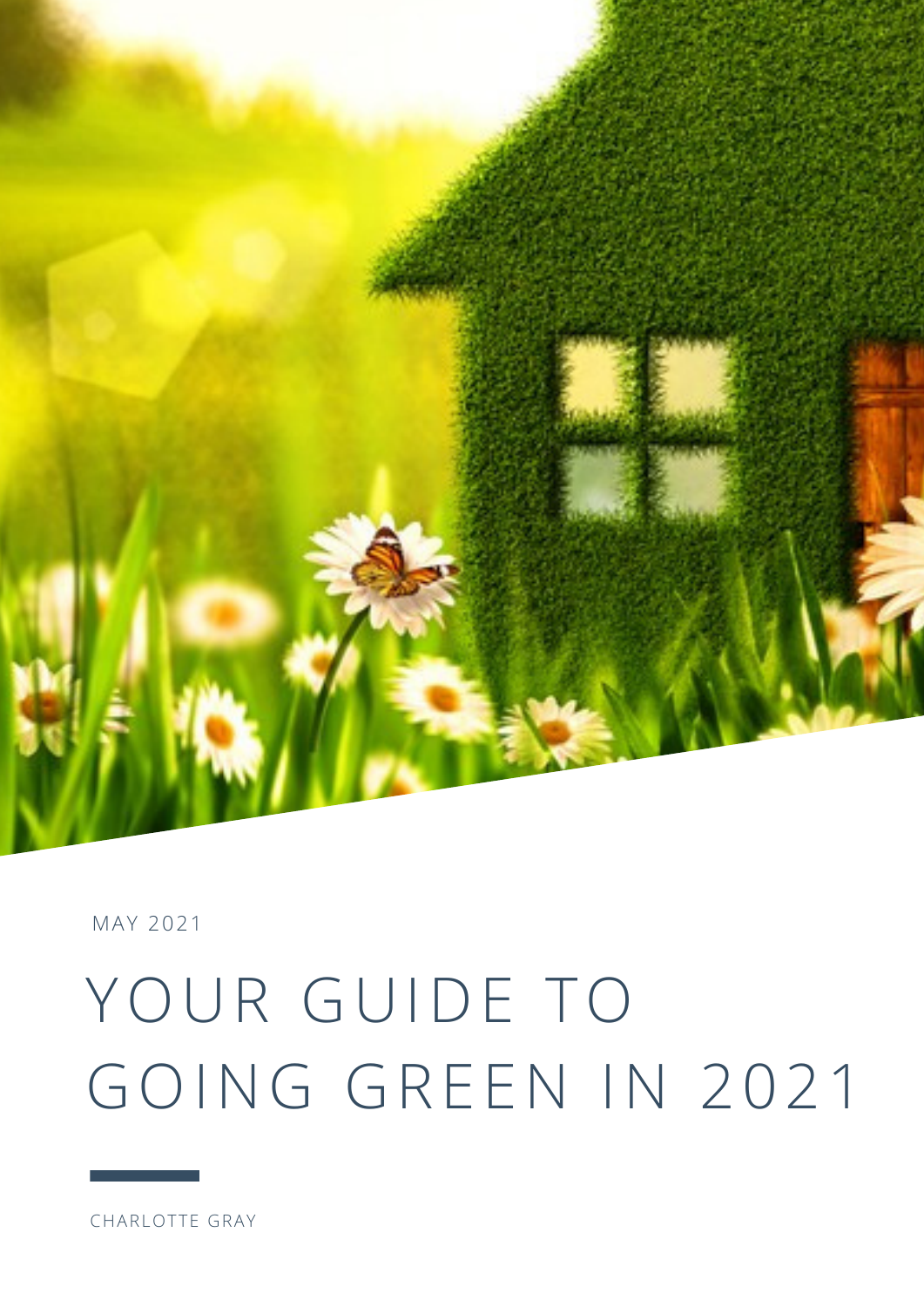# **Abstract**

In 2020 going green is a big deal. Even if you're just thinking about it, getting informed, or have started out, every action will be a big step towards a greener, safer Earth.

Going green by no means has to be complicated, and nowadays there is easy access to products, services and communities dedicated to facilitating the going green movement.

# **Introduction**

There are lots of little things we can do in our homes to play our small part in reducing landfill waste, cleaning the air, and preserving the natural landscape. But we double our efforts when we get our kids involved, helping them understand the why to our what.

When they get it, it'll be second nature when they're adults—and that much easier to pass it down to their children.

Here are some small, easy, green choices we can make in our homes. Choose three that you're not already doing, and make them a habit this year.

# **1 Reasons Why You Need to Start Green Cleaning Today**

Have you thought about green cleaning, but aren't sure why it's so much better than conventional cleaning? Discover 10 great reasons to make the switch today and rest easy knowing you are protecting your health, your family's, and that of the planet.

# **Make Your Home Safer**

Warning! Flammable! Toxic! With labels like these on some conventional cleaning products, you get a pretty good idea that they aren't really that safe. Many chemicals (e.g., chlorine and ammonia), when mixed together, can be downright dangerous.

Small children and pets are especially vulnerable due to higher exposure levels because of their size. Plus, household cleaning supplies are one of the top five substance classes accounting for calls to the National Poison Control Center according to its 2010 annual report. So, minimize your risk with green cleaning products that aren't toxic or as dangerous.

# **Protect Your Health**

Feel better with green cleaning products—literally. Unlike conventional cleaning products, you'll know that what you're using won't harm you, your family, or your pets. Symptoms such as coughing, sneezing, skin rashes, headaches, and more may "mysteriously" disappear once you stop using toxic cleaning chemicals.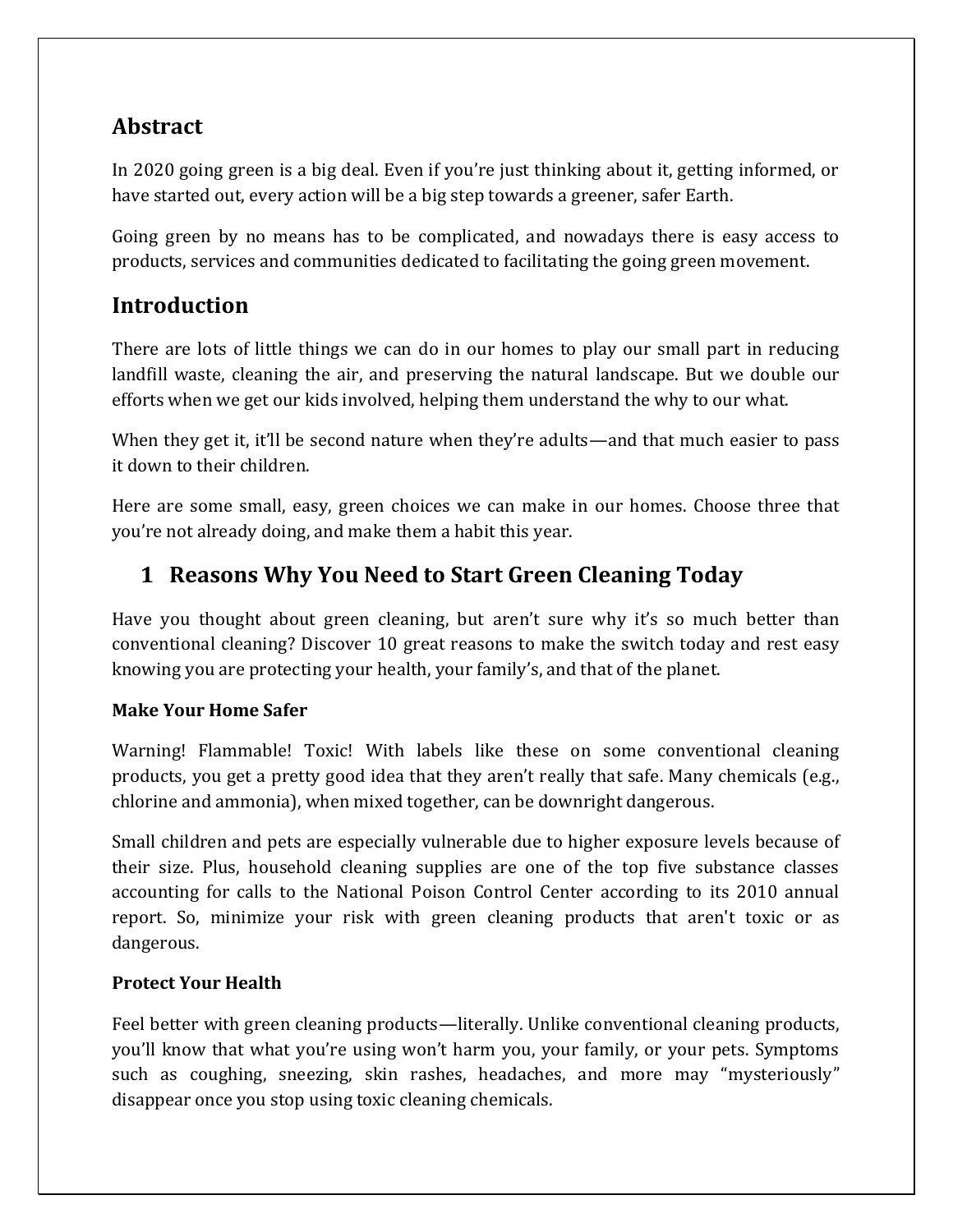

Considering many of the hazardous chemicals in conventional products are often carcinogens, neurotoxins, mutagens, teratogens, or endocrine disrupters, it is definitely worth ditching them in favor of natural green cleaning products.

### **Clean up Your Indoor Air**

Did you know that the use of conventional cleaning products can contribute to higher pollution indoors than outdoors? Volatile Organic Compounds (VOCs), which have been associated with a host of health problems like damage to the liver, kidneys, and central nervous system, are released when products are used and stored and can also linger in the air long after use. That's nothing to cough at. Breathe easier knowing that this is not a problem with cleaning products that are truly green.

### **Help the Environment**

When you choose to use green cleaning products, you are making a vote to protect the environment so to speak. Most ideal green cleaning products are made using sustainable manufacturing practices and naturally derived, safe, non-toxic, and biodegradable ingredients that don't negatively impact the environment.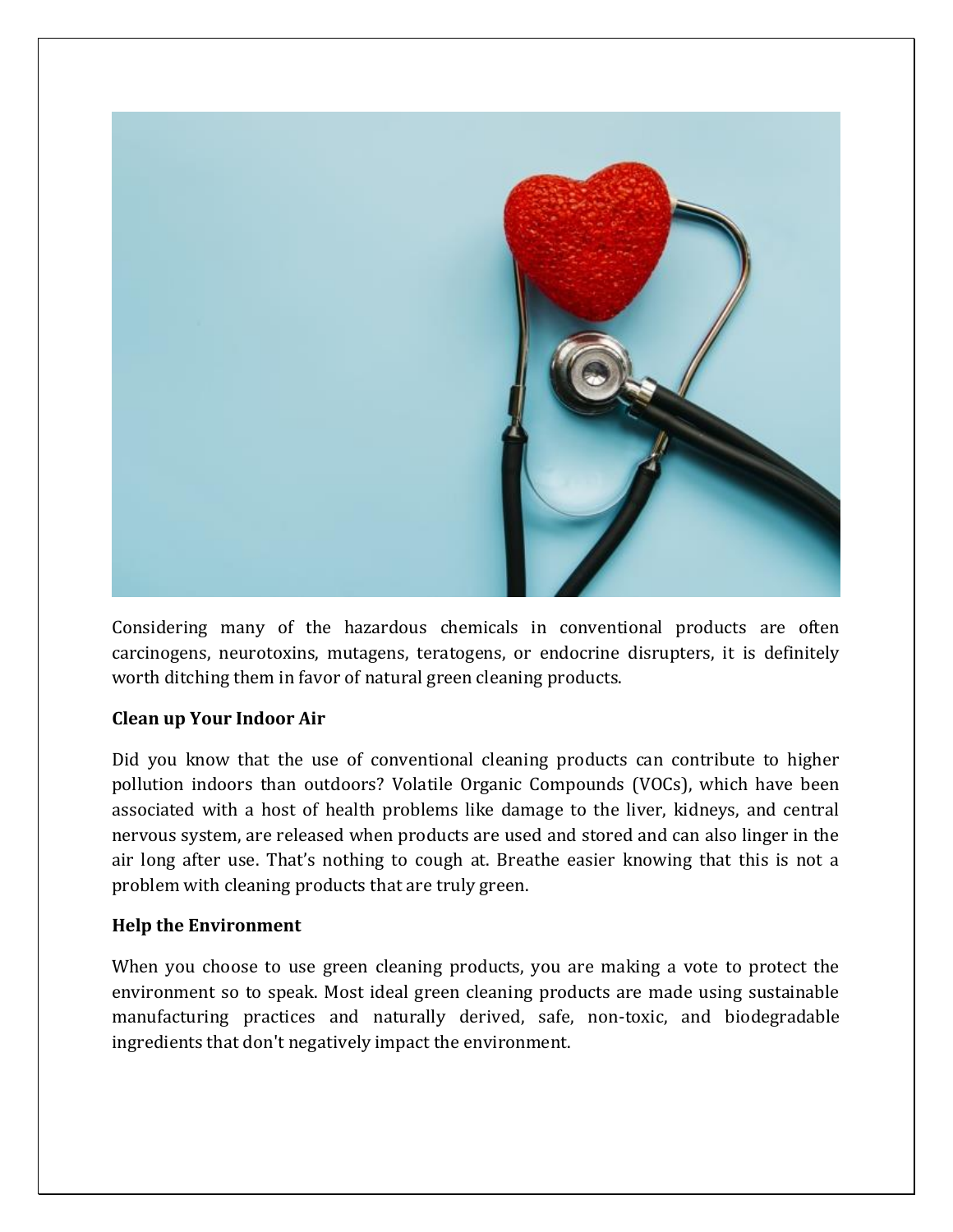On the other hand, some conventional cleaning products contain ingredients that are toxic, hazardous, non-biodegradable, and from non-renewable resources like petroleum, so they adversely affect the earth's eco-systems.

## **Save Some Money**



Add some green to your pocketbook by making your own green cleaning products, or save money by buying eco-friendly all-purpose cleaners that do multiple jobs, so you won't have to purchase other products. With more and more manufacturers entering the green cleaning scene, natural products are often competitively priced with their conventional, chemical-laden counterparts, and, in some cases even cheaper.

### **Make Cleaning Easier**

It's much easier to have a few products that take care of your general cleaning needs than a whole arsenal of toxic products. For example, vinegar can easily replace mold and mildew removers, window cleaners, all-purpose cleaners, toilet bowl cleaners, and more.

You can often tackle multiple cleaning jobs in your home without switching products as you clean. Plus, you don't have to worry about getting bleach stains on your clothes or accidentally mixing dangerous chemicals together as you clean when you go green.

## **Give Back to Your Community**

Many manufacturers of green cleaning products take social responsibility very seriously and often give a portion of their profits to organizations that further social, environmental,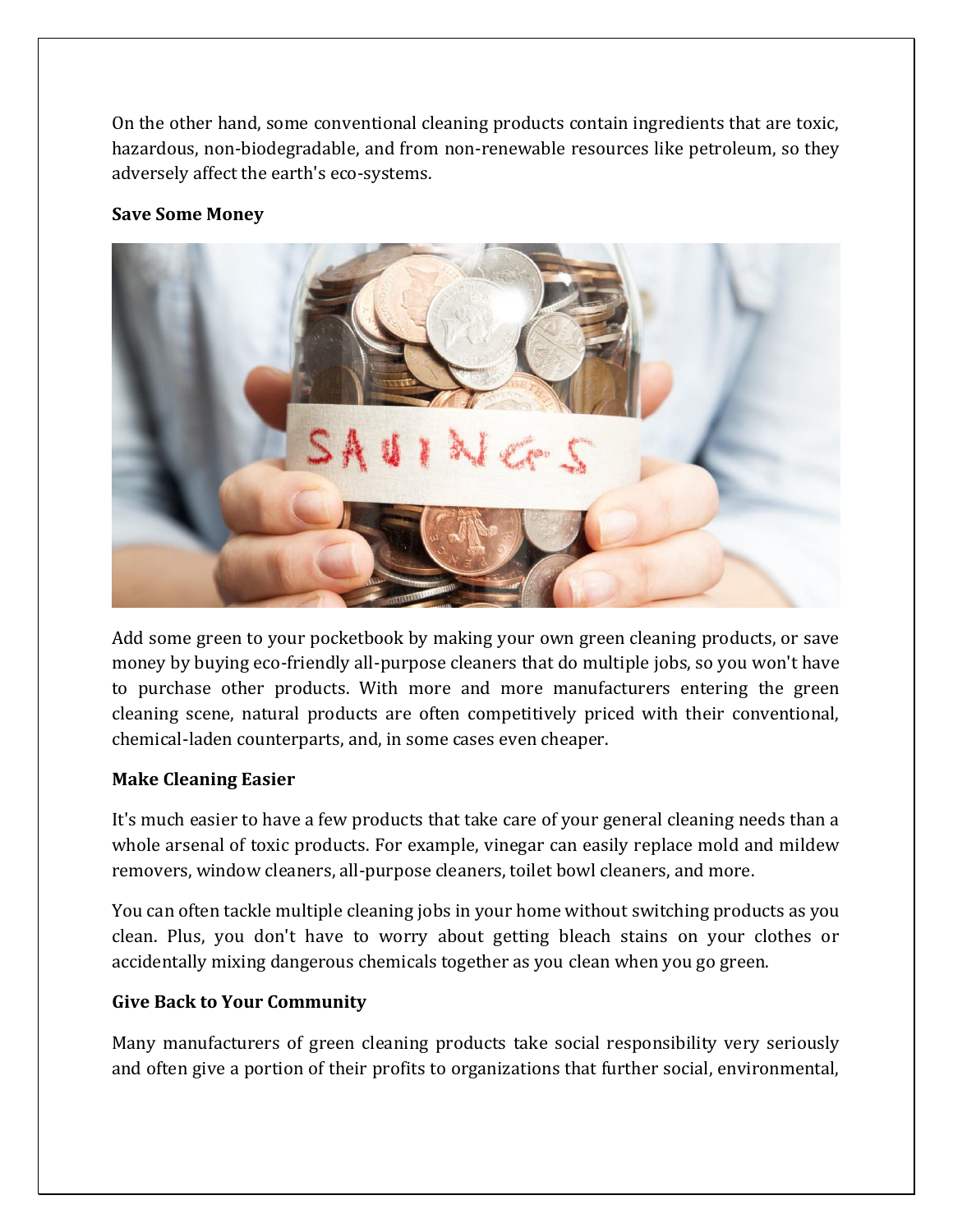and educational change. So, purchasing products from these companies means you are also giving a little back to your community, whether local or global.

# **Become a Green Role Model**

Once you start using eco-friendly, green cleaning products and tools and see how well they work, others will most likely follow suit. Don't be shy about green cleaning at home or the office. As more join in, it means a healthier planet for us all to enjoy! Setting an example for children guarantees a brighter future for our planet as well.

# **Create Your Own Products**

Try on your creative side by making some of your own green cleaning products, such as this aromatherapy cleanser, with eco-friendly green cleaning ingredients and supplies. You will not only save money and time shopping but can also customize products to suit your needs by using different natural ingredients, such as essential oils.

# **2 Guide to Going Green at Home in 2021**

In 2020 going green is a big deal. Even if you're just thinking about it, getting informed, or have started out, every action will be a big step towards a greener, safer Earth.

Going green by no means has to be complicated, and nowadays there is easy access to products, services and communities dedicated to facilitating the going green movement.

If you've got that itch saying "small green habits won't do much", scratch it right off! Because these habits have the potential to make a huge impact. Collectively speaking, you are not the only one taking up these habits, maybe you've just started but hundreds of people in your neighborhood already have other tasks they are taking up as well.

Going green is about the impact we can make with small, easy actions, that will be a part of a bigger movement.

# **Go Green With Your Family**

Go Green With Your FamilyGoing Green is a family activity. Get your kids involved and teach them healthy habits of going green and preserving the earth is as a collective learning experience. These habits will make them grow into conscious adults and will pass on green habits to their children as well.

Going green is progressive. Start small and slowly implement activities to your daily household routine. Don't forget that this is a learning process for all, don't let yourself get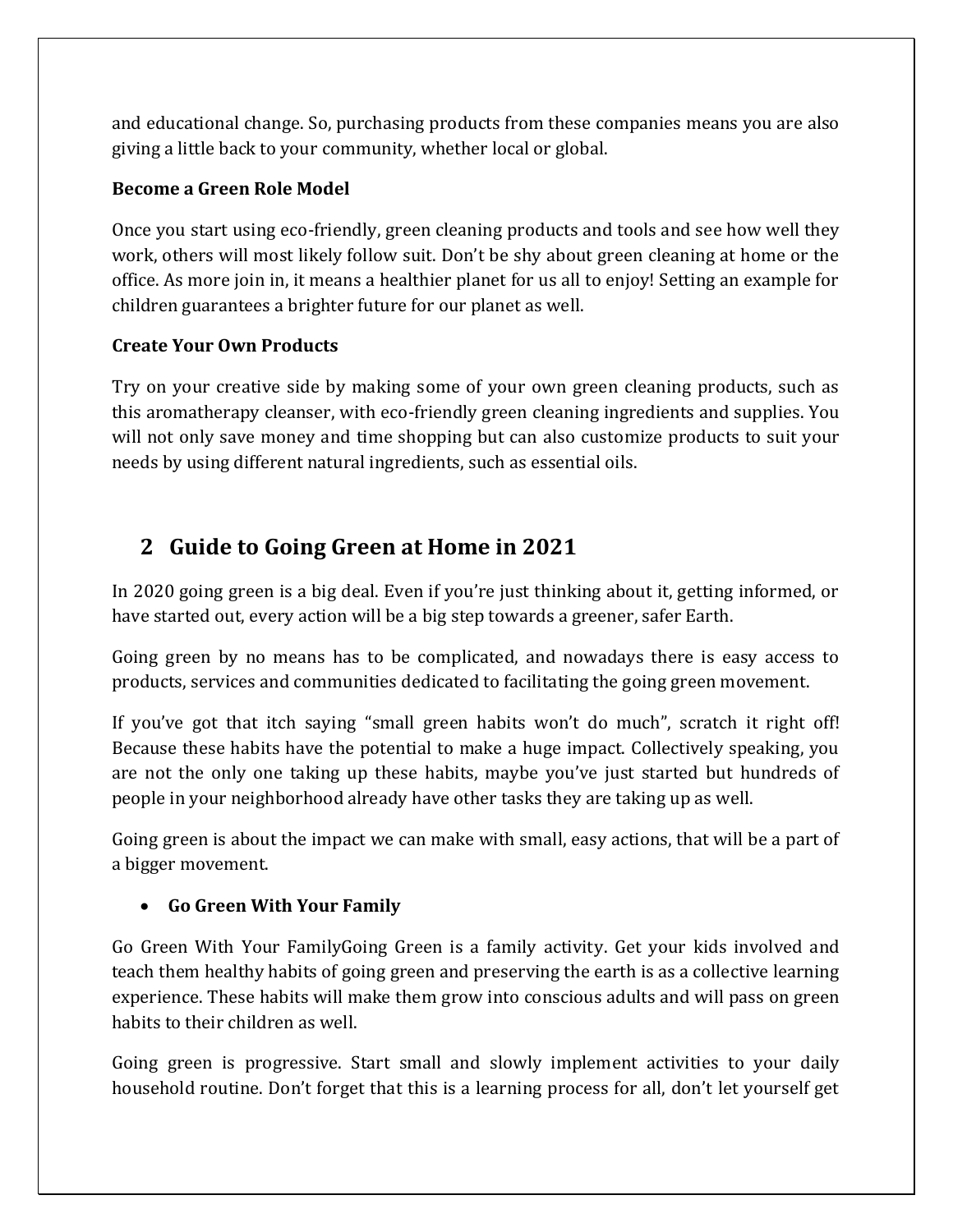overwhelmed. Once you begin, it will be practical to keep a calendar or list of chores assigned to everyone in the household, especially as you are progressively adding more activities



### **Going Green in Numbers**

There are many ways of going green, from using environment friendly products, to recycling, to going vegan, etc.

During 2020, the numbers have risen considerably in many of the global green markets that offer such products and services. When looking into the consumption of green products, we are able to notice how that reflects into daily lifestyle choices of more and more people.

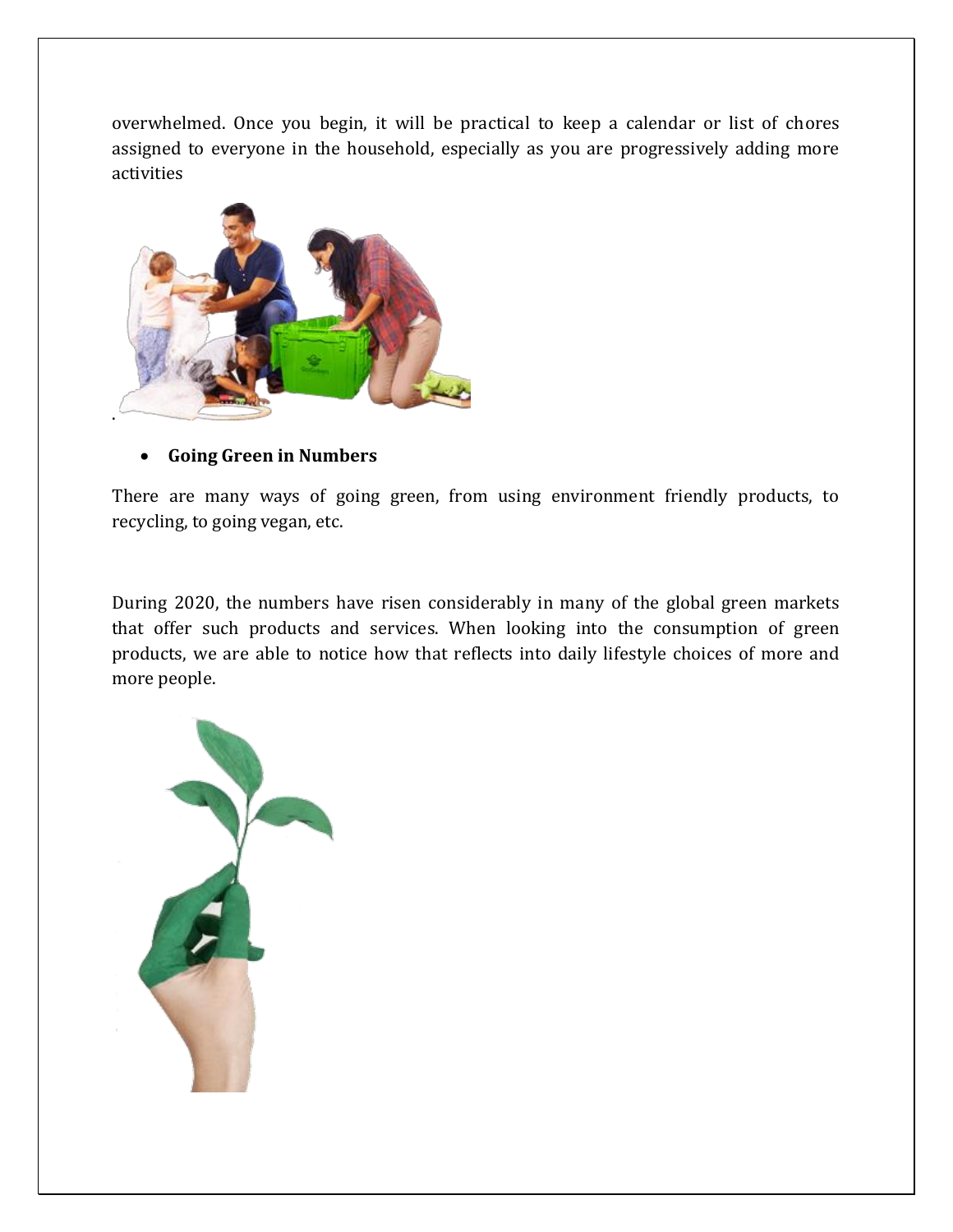# **Millennials are Leading the Way**

Widely considered to be "The Green Generation", they are driving the movement towards a more sustainable lifestyle. Hey, the numbers speak for themselves. Millenials are driven to consume green products, go vegan or vegetarian, more so than other generations.

# **The Benefits of Going Green at Home:**

Try imagining every home as a tiny beating heart in Earth. Done? Ok, now imagine trillions of tiny beating hearts that keep our Earth alive and well. Every heart fraction is represented by our home. If you think of your home as a reflection of the Earth, how happy are you with the way it functions presently? How much water are you spending? How much food waste are you producing? Do you recycle? These are the important questions!

Let's get head on into some of the green activities you can start doing with your family.

# **Start Going Green at Home**

### **Excess Down**

In a world where most of the things "needed & desired" are at our fingertips, it's time we start analyzing what we really need and how much of these are excessive behaviors.

Going green is a behavioral change. Going by the laws of the necessary to live comfortably, because at the end of the day, the excessive consumption of objects we don't actually need, produces waste and resource loss.

# **Consider Other means of Transportation**

Families with one car per member is a comfortable and convenient, but how necessary is this? Can we make a change here? Try using public transportation, carpooling and biking.

Do you have to go just a couple of blocks away? Take your bike or go for a walk, be a healthier you. According to UCSUSA "In 2013, transportation contributed more than half of the carbon monoxide and nitrogen oxides, and almost a quarter of the hydrocarbons emitted into our air."

# **Re-using Lifestyles**

Commit yourself to taking up reusing activities. Have one water bottle, one coffee mug for your coffee and coffee shops, when going for take out, take your own container instead.

Do it at home too! Are there cleaning product packaging constantly being replaced? Find ways of reusing packaging to reduce waste and just refill, refill, refill!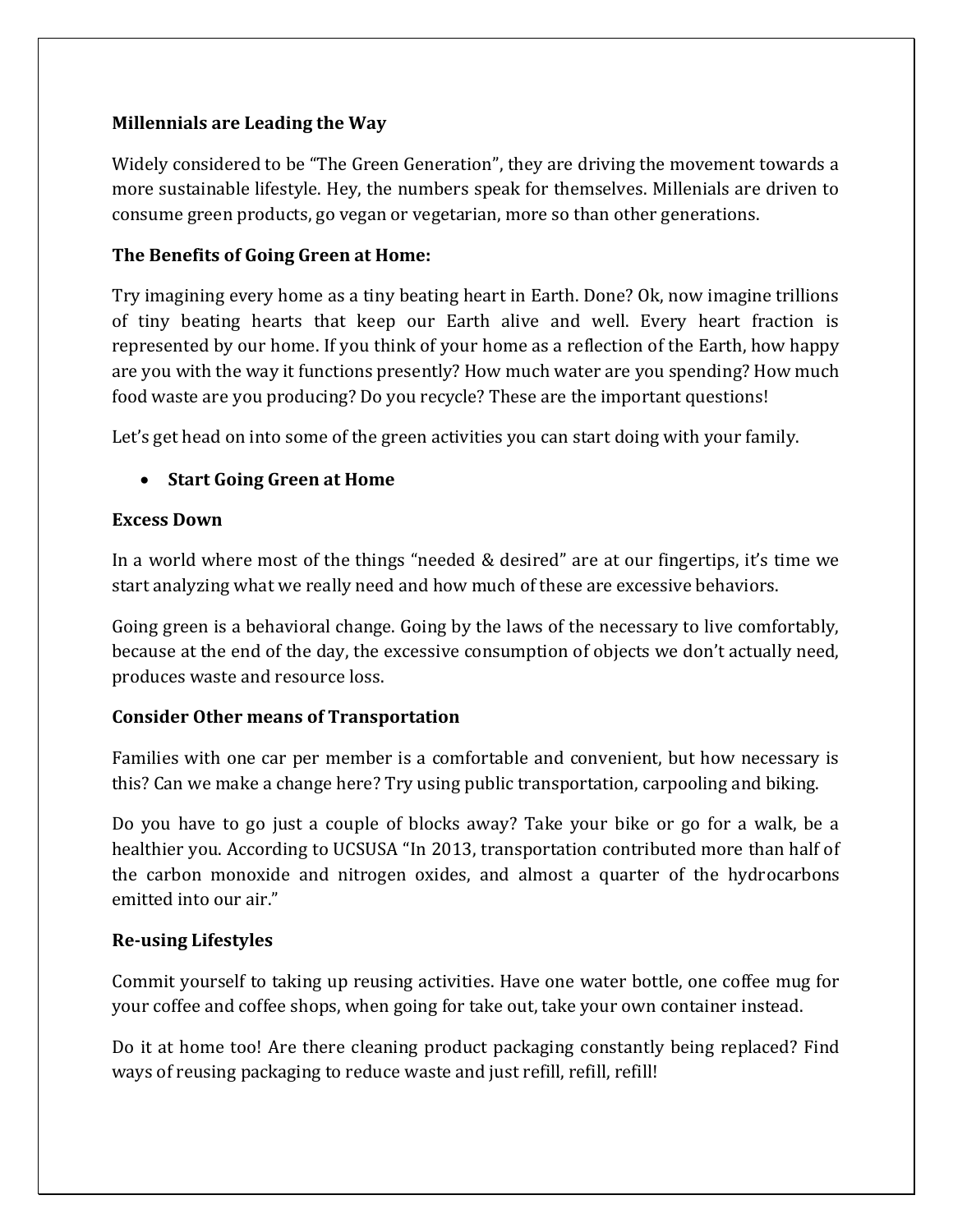# **Less Water, Better Earth**

Shorter showers, turning off the tap when brushing your teeth, energy-saving dishwashers. Make sure your appliances are optimized for a greener lifestyle.

Run your laundry when a full load is ready and choose the "eco" setting always. Be a spy! Make a list of all wasteful habits in regards to water and energy and create green habits out of each of them.

# **Save Electricity**

Rely on rechargeables, remove devices that are not in use from their sockets. Surprisingly enough, anything plugged in, but not in use adds more than 10 to your electricity bill.

# **Responsible E-Waste**

E-waste refers to any electronic waste in the form of devices, gadgets or electrical resources no longer in use. For instance, batteries, old phones, old repairs lying around at home. These spread pollutants such as polyvinyl chloride, beryllium, mercury and lead, all very harmful to the environment, humans and other forms of life. Find a verified recycling source in town instead.

## **Going Green means going Veggie**

Meat production requires huge amounts of water and energy due to the worldwide demand for meat consumption. There is such a high demand to grow animals, not only in horrid conditions but to also maintain the farms in which they are raised, fed and reproduced.

### **Best Carpet Cleaners**

According to PETA "It takes more than 2,400 gallons of water to produce 1 pound of beef." Plus, all this process contributes to the overall carbon footprint released into the atmosphere. Slowly going vegetarian or cutting off meat at least to 50% will still be doing a lot for the world. You can also try to consume from small farms and rely on your farmer's market and produce.

### **Second Hand Items**

Abiding by the "excess down" behavioral change, when going out and buying "new" think about buying "used". By just imagining the resource waste that goes into producing every single object at home, you can start making a list of new changes of reusing items.

# **Composting**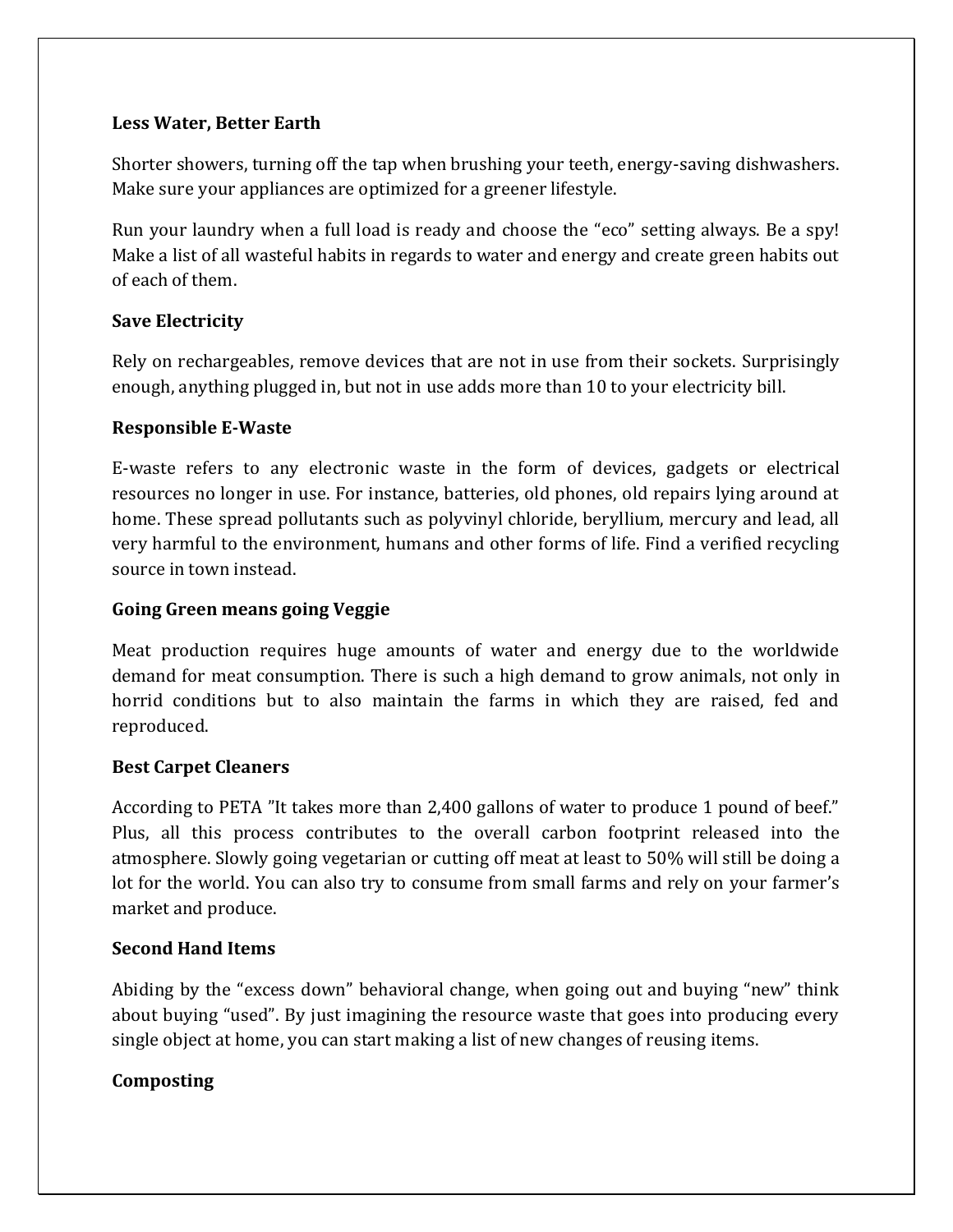Try to invest in a backyard compost, this allows food waste to be used as reusable energy. If not looking to take this step yet, donate your food waste to a local compost program, if any in town.

# **Let's Talk Recycling Tips**

# **Let's Talk Recycling Tips**

You can recycle anything with staples, clips or spirals intact, anything metal will be filtered by machines.

Remove all bottle caps from plastic bottles. These are made from a different type of plastic and will disturb a whole batch of recyclables.

# **Paper Recycling Tips**

Paper Recycling TipsPapers can be a real hassle and sometimes a bit confusing to sort out when recycling. The most important thing here is, try cutting off paper usage as much as possible in contribution to saving trees and stop deforestation, etc.

# **Sort out your junk mail**

What are you subscribed to that is getting you receiving so much junk mail? Can you convert these subscriptions into online ones? Do you have an e-book of some sort, is there a way your subscriptions can go on there? Find out and cut the paper clutter, and most importantly, stop receiving junk mail.

# **Have a handy recycling bin**

Close to your mailbox in order to toss junk mail in there as soon as you receive it. You can even keep it outside so that you're already separating your waste.

### **Bills on paper is so 15 years ago**

Pay your bills online, set up notifications on your email, or automatic check paying from your bank account.

You can save each ticket online as well, and don't have to have them scattered all over the house. And more importantly, you are staying green in the process.

# **Green Car Tips**

Green Car TipsGoing green in your car is such a big deal. It's important to think about the non-renewable natural resources you will be saving because of it. It's safe to say that it's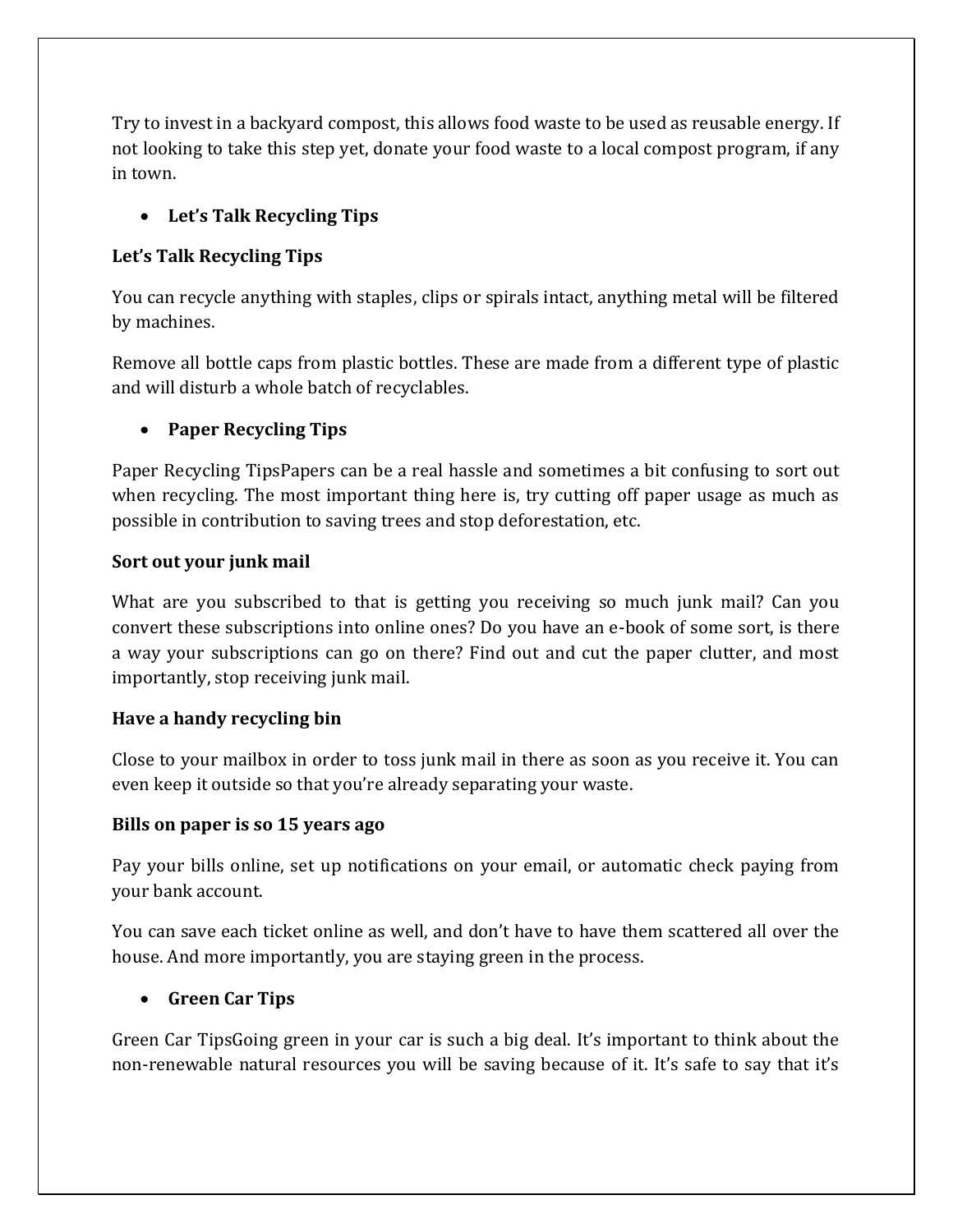not in everyone's budget to purchase an electric car. If you do, then go for it! If not, you can definitely add your little grain of sand and this is how you can start:



### **Take it Easy and Slow Down Partner!**

Higher speeds equal to higher gas usage. If you're driving 10mph above 60, this is adding about 50 more cents to the price of a gallon of gas. Wow. Imagine how much money and gas you will be saving if you slowed down a bit.

### **Check your Tires**

Once a month, make sure to check the pressure on your tires against the guidelines listed in your car's manual. This can improve mileage by 3 percent.

### **Check the air**

Make sure you're replacing your filters regularly, as a new oxygen sensor alone can improve your mileage by about 15 percent.

### **Going Green is the Way to Go**

Going Green is the Way to GoIf you're really wondering how much of a carbon footprint with your daily activities you are generating, you can always go on www.footprintcalculator.com and find out how many Earths we would need depending on your lifestyle choices.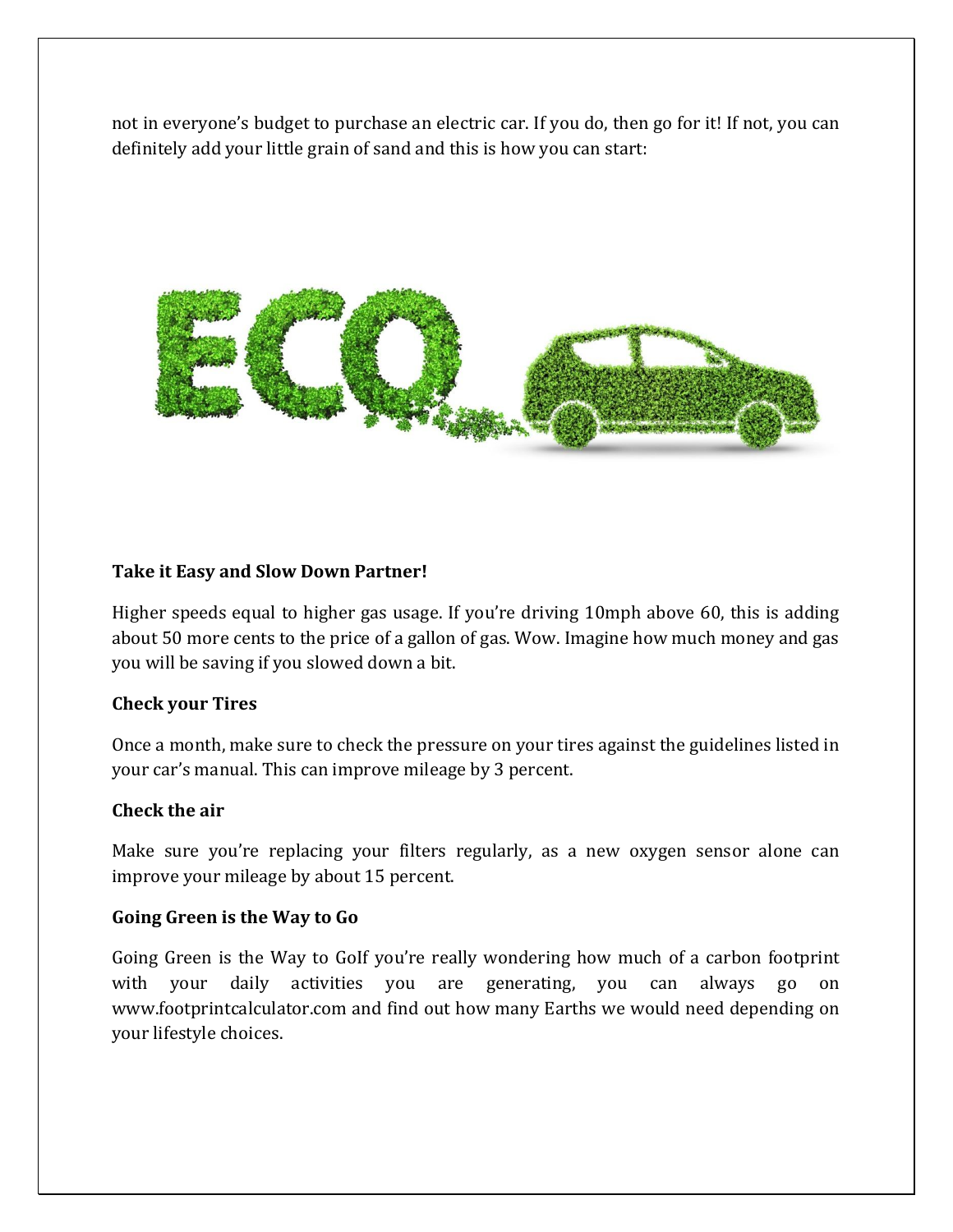This Earth is our only Earth and it will be so for generations to come, it is our responsibility to keep it safe, alive and well. Don't forget it. Every home is a reflection of how we are taking care of the Earth.

# **Most Effective Green Cleaning Solutions For Removing Household Mould?**

No matter how much effort you put to keep your home neat and clean, you will come across moulds at some point of time. As it usually grows in some humid places that are out of sight, the chances are that it is already in your house and you don't even know it.

Moulds not only look bad but can also cause some health issues if you leave it untreated. Whether you are allergic to moulds or not, it can irritate your eyes, nose, throat, skin and lungs. Therefore, it is important to eliminate the mould from your house before it causes any harm.

In case you are moving out of the rental property, the presence of mould can be a major issue. Instead of following DIY methods to remove them, hire professionals to get the best end of lease cleaning in Melbourne. The experts use advanced tools and effective solutions to give you the best possible result.

If you want to get rid of moulds from your house without any hassle, you need to follow the right methods. Read on to know more about the most effective cleaning solutions for removing household mould.

# **Baking Soda**

The baking soda is a highly effective and natural cleaning agent. It can be used for various cleaning purposes including the mould removal. All you need to do is to mix baking soda and water in a spray bottle and apply the solution on the affected spot.

Then use a scrub brush to remove the mould from the surface. Then rinse the surface with water so that you can remove the remaining particles and baking soda. Allow the spot to get air dry. To prevent future growth, again spray the spot with baking soda and water solution and leave it.

### **Hydrogen Peroxide**

Hydrogen peroxide is highly effective against household mould because of its antifungal and antibacterial properties. It is also easily available in nearby Melbourne market. You can use it without hesitation on various surfaces such as counters and kitchen appliances, bathroom tubs and fixtures, hard floor and even some wall surfaces.

Pour 3% concentration of hydrogen peroxide in a spray bottle and then spray it on the affected spot. However, before you use it, test the solution on a hidden surface to make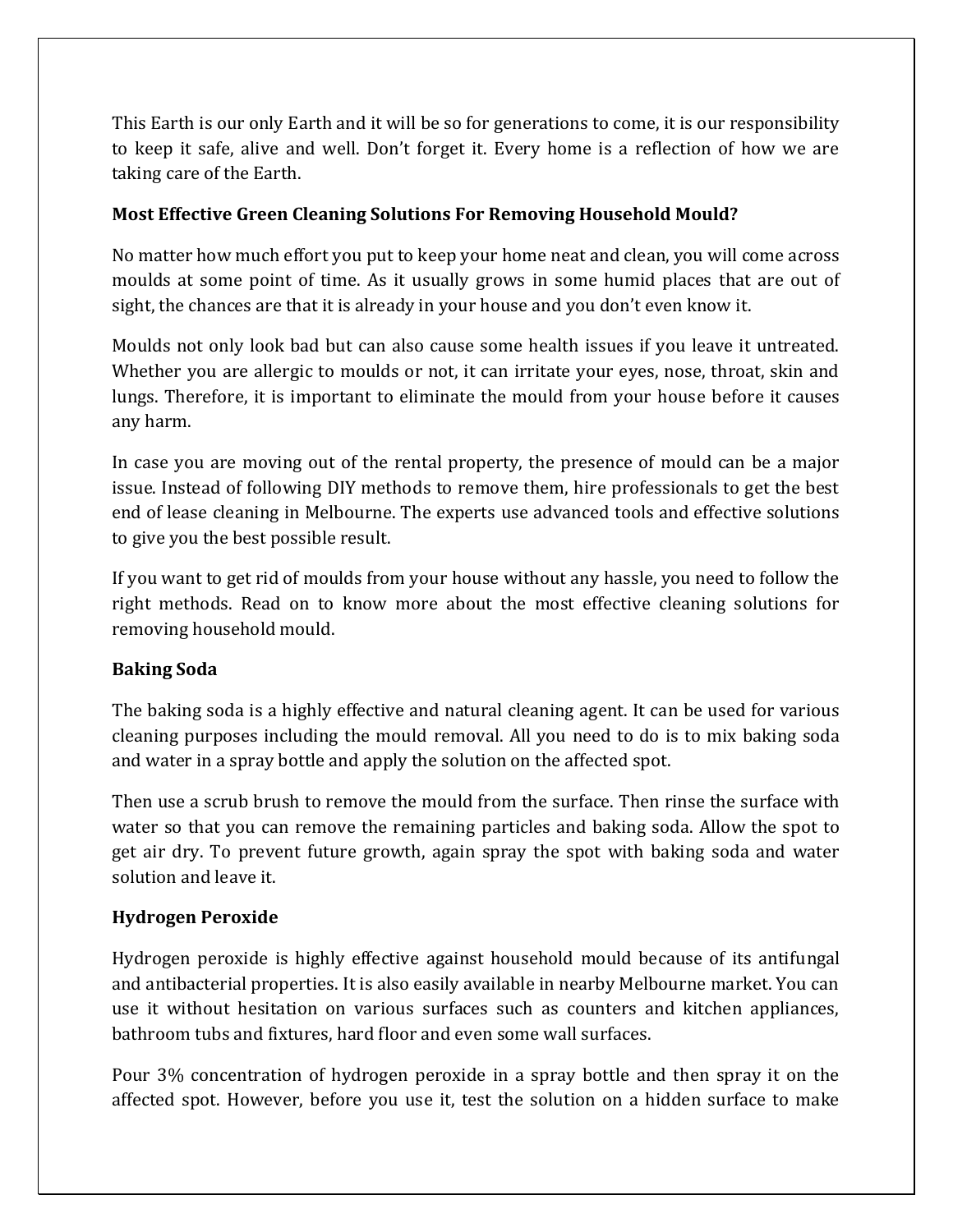sure. Once you have saturated the mouldy spot with the solution, leave it for 10 to 15 minutes. Then scrub the surface and wipe it dry.

#### **White Vinegar**



White vinegar is another useful cleaning agent that not only removes the dirt but also eliminates the smell and kill bacteria and fungus. In case you don't know, vinegar kills around 82% of mould species on porous as well as non-porous surfaces.

To kill mould, use undiluted white vinegar because white vinegar has around 20% of acetic acid. Adding water will make it less effective, and as a result, it will not work on moulds. Professional who carry out reliable end of lease cleaning in Melbourne, also prefer to use vinegar. Spray the solution on the area and leave to get dry. Then wipe with a wet cloth.

### **Lemon**

Lemons are an effective and natural deodorizer that has antifungal and antibacterial properties. So, you can use it to get rid of moulds effective and prevent their future growth. The high concentration of acid present in lemons works quickly and breaks down mould, making the task a lot easier.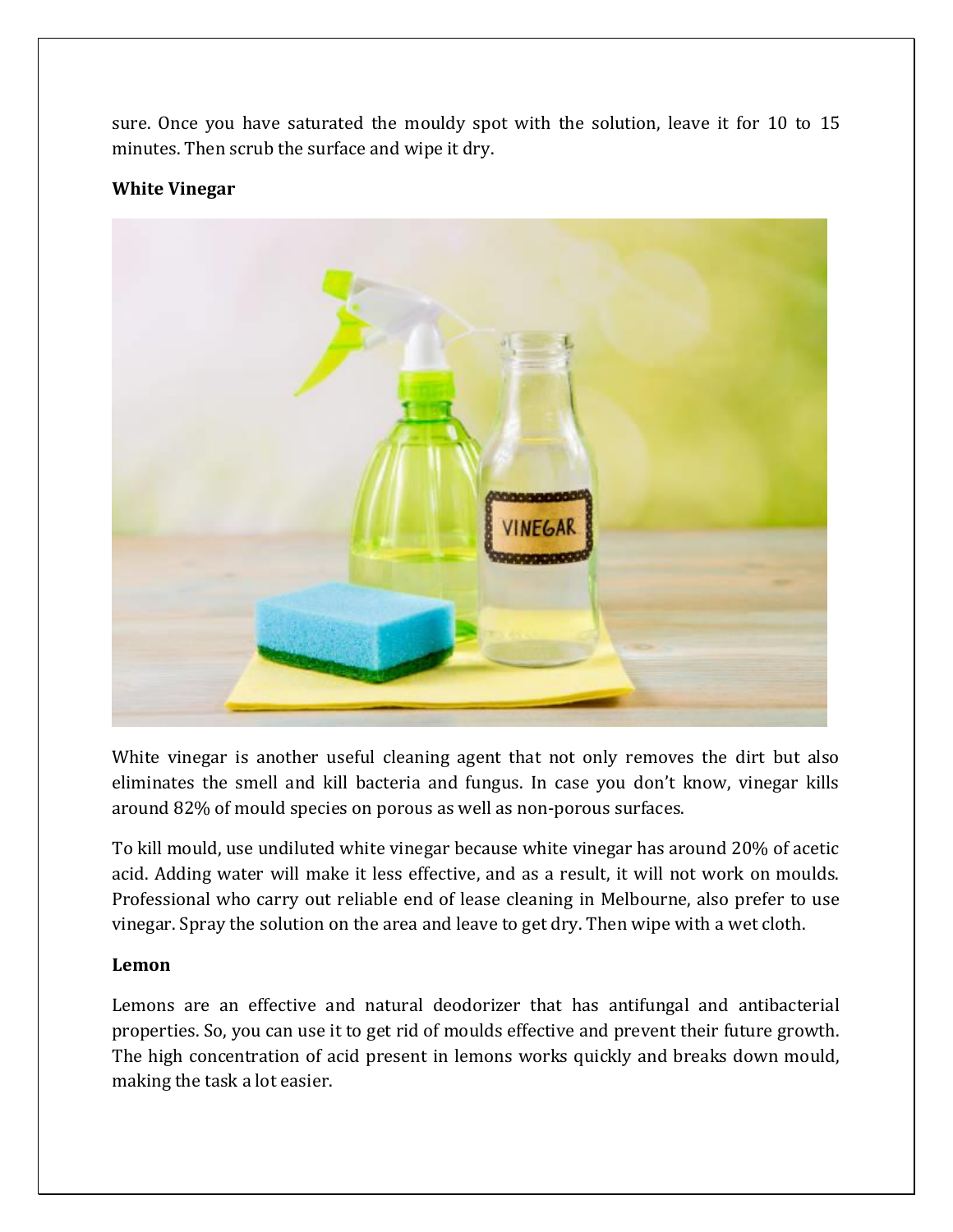#### **Borax**

Borax is one of the best products to get rid of household moulds. It is a natural compound so you can use it without any hesitation. Compared to commercial mould removal products available in the market, borax doesn't release toxic fumes or cause any harm to your skin.

Add one part of borax and ten parts of water and mix well. Then apply the solution on the mould surface and use a sponge or brush to remove the mould. Finally, leave the surface so it can get dry.

# **Essential Oil**

You can also use Essential oil to remove the mildew. Tea tree oil is an insect repellent, natural deodorizer and has antifungal properties. So, it is one of the safest methods for removing all kinds of fungus from household surfaces.

Combine tea tree oil (one teaspoon) with water (one cup) in a spray bottle and shake the bottle vigorously to mix the water and oil. After that spray the solution on the mouldy area and leave it for an hour. Finally, wipe away with a dry towel or microfiber cloth.

# **Professionals**

Apart from the cleaning solutions mentioned above, you can also hire professionals to get the job done. Whether you want to clean your rental property before moving out or thoroughly clean your own house, the professionals give you the best result.

They offer several additional services that can help you to completely remove the mould problem. They have expertise in removing moulds, stubborn dirt, bad smell and other such things. Comprehensive cleaning of the house, including mould removal, can be a timeconsuming procedure, so professionals save your time and efforts.

# **3 Ways to Keep Our Environment Clean and Safe**

With environmental issues like water contamination, pollution, and climate change, it's natural to look for ways we can reverse the damage to our planet and keep our environment clean. Many of us think we're too small to make a difference, but when enough of us take action, we've seen the positive results we can create.

Today we're looking at the steps – big and small – you can take to keep our environment clean and safe.

# **Ways to Keep Our Environment Clean and Safe**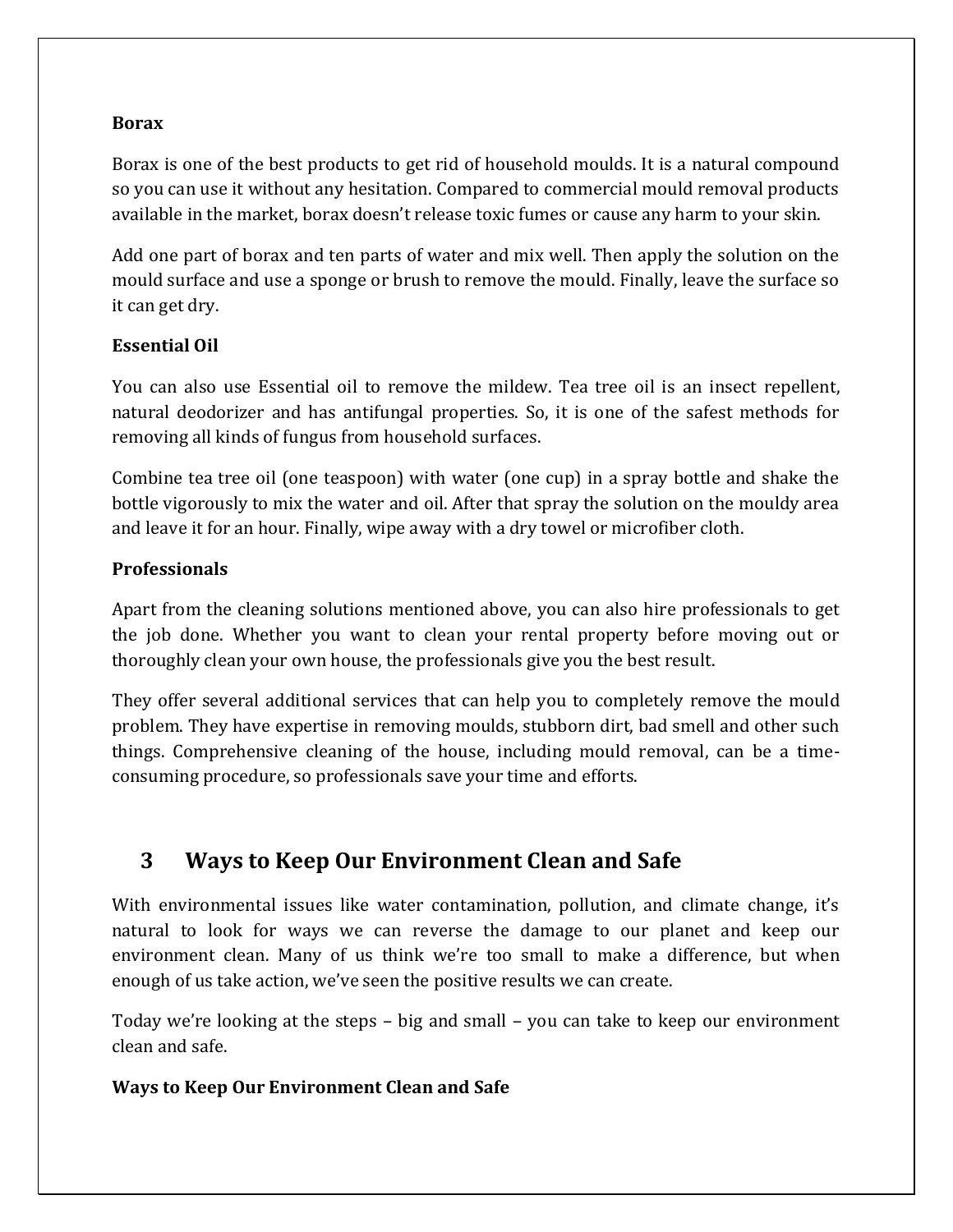## **Make your voice heard: vote, sign petitions, contact your leaders**

Your state and local representatives need to hear from you. Never doubt – they're hearing from special interest groups and big businesses with big money. There are several steps we can take in our individual lives, but let's face it… your home can't possibly pollute or waste resources on the same scale as a large factory or corporation.

Here are a few ways you can voice your concerns and ask that corporations are held to standards that protect our planet and keep our environment clean and safe:

# **Refuse single-use items (especially plastic)**

Straws, to-go cups, disposable razors, and plastic grocery bags are some ubiquitous examples of single-use products in our economy. Finding a reusable option for these items we use once and toss is a simple way to make a big difference.

While replacing all single use products with reusable products is best, it can be overwhelming at first. To get started, Lauren at Minimal Domesticity says to consider whether the product will be used for more than an hour.

If, like a plastic grocery bag, the product's useful life is less than an hour, try replacing it with a more sustainable alternative.

One of the best ways to avoid these products is to refuse them before they enter your life. This is how you vote with your dollar. Unsubscribe from mailing lists and catalogs, bring your own bag, order a drink with no straw, and decline unnecessary receipts.

### **Buy locally, eat more plants, and compost your food waste**

When shopping, focus on purchasing locally grown products rather than imported goods. Buying locally means less transportation, processing, and packaging. And when it comes to food – local means fresh… which tastes so much more flavorful.

Find your local CSA through Local Harvest and join. Or try your hand at gardening with the 10 Easiest Vegetables to Grow from Seeds. You won't have to make as many frequent trips to the market if you plant vegetables and fruit trees in your very own backyard.

Eating more vegetables and fewer factory-farmed meats helps reduce greenhouse gases. If your family eats meat, try decreasing your serving sizes and letting the vegetables take center stage on your plate. And when you purchase meat, be sure to buy it from a reputable grass-fed source without hormones or antibiotics.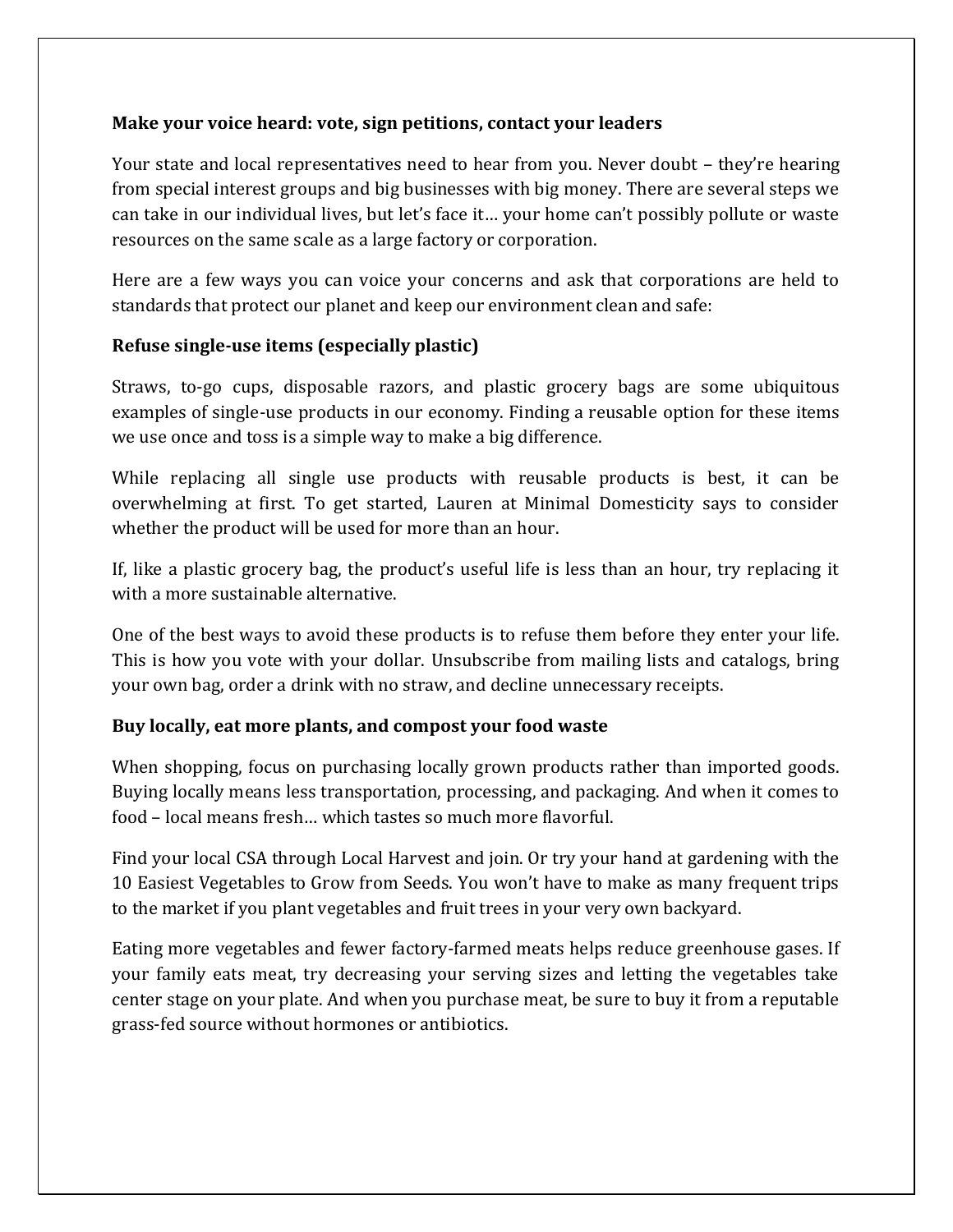Remains of plants and kitchen waste make rich nutrient filled food and manure for plants, helping them grow faster. This process is known as composting. Instead of throwing away food and wet waste, you can now use it for the plants in your own home garden.

Composting reduces the volume in our landfills. Municipal solid waste buried in a landfill doesn't get enough oxygen and will produce methane. A compost pile, on the other hand, undergoes aerobic decomposition. Because it is exposed to oxygen, either by turning it or through the use of worms and other living organisms, it produces carbon dioxide instead of methane.

# **Plant trees and landscape with native plants**

Green living areas in our cities and suburbs are vital. Industrialization and suburban sprawl have taken away the trees – our main source of unadulterated oxygen. They're also beautiful, and they do their part to keep our environment clean.

By planting a tree today, you can make green space and unadulterated oxygen a reality for our kids. The same goes for landscaping with native plants. Not only are they low maintenance, they conserve water, reduce carbon pollution, and support the health of local wildlife. If you don't have your own lawn, you can donate a tree.

# **Green your transportation and travel habits**

As much as 90% of road transportation dependent upon oil. When you walk, bike, or take public transportation, you'll reduce your carbon footprint significantly. If you must drive, make your errands at less busy times of day so you won't sit in traffic wasting gas. And try to consolidate your outings – being conscious of how many separate trips you can prevent (this also saves time).

When it comes to vacations, opt for local destinations. Why not see all the beautiful natural resources your own town or state has to offer? If you must travel by air, consider buying carbon credits to offset the environmental impact.

### **Conserve water**

With industries dumping waste into our water supplies, our access to fresh, clean drinking water is dwindling. Running taps, long showers, running the dishwasher half-full, and unchecked water leaks examples of unnecessary water waste. Try rainwater harvesting in buckets or a rain barrel which can be used to water the plants in the lawn, clean your cars etc.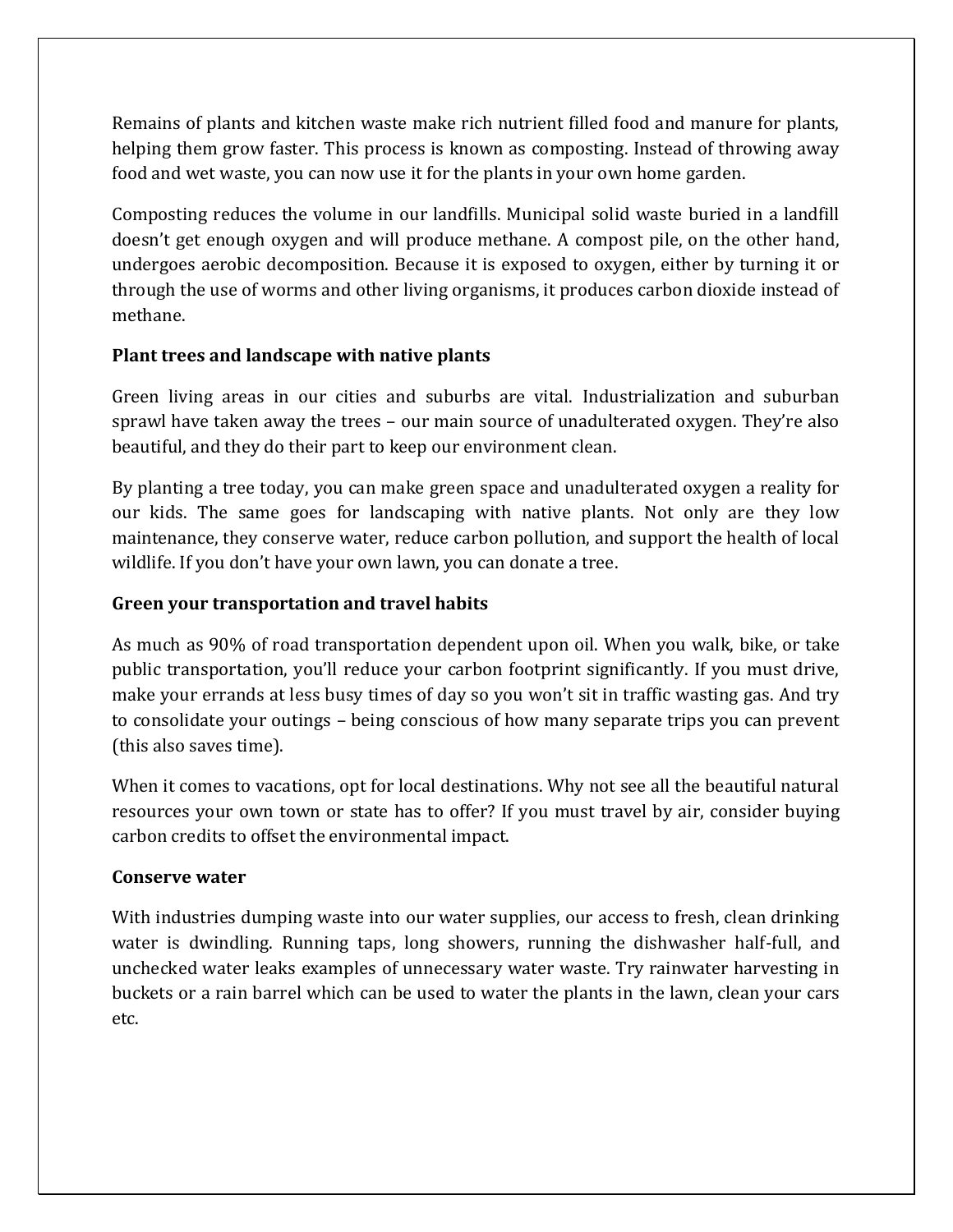

### **Reduce use of chemicals & properly dispose of waste**

Instead of purchasing disposable items like plastic plates, spoons and cups, opt for reusable, washable flatware instead. Get an extra set at Goodwill. It doesn't matter if they match. For on-the-go coffee lovers, carry your reusable travel mug to the coffee shop. With this small, simple act, you reduce the amount of trash you're disposing and your coffee remains hot while doing so.

Many industries dispose of their oil, paint, ammonia, and other chemicals openly. This is hazardous to water and air as these chemicals are soaked into the groundwater.

When all of these chemicals combine, it's no wonder cancer rates have skyrocketed. Support regulations and incentives for companies to keep our environment clean. Agriculture is also a known polluter when it comes to chemical runoff. And when it comes to your own back yard, avoid over-fertilizing to make sure you're not contributing to algae blooms from runoff.

Choose natural cleaning methods, environmentally-safer paints, and recycled or nontoxic home improvement materials to keep your indoor air cleaner in Melbourne(and naturally fresh) and your waste less harmful.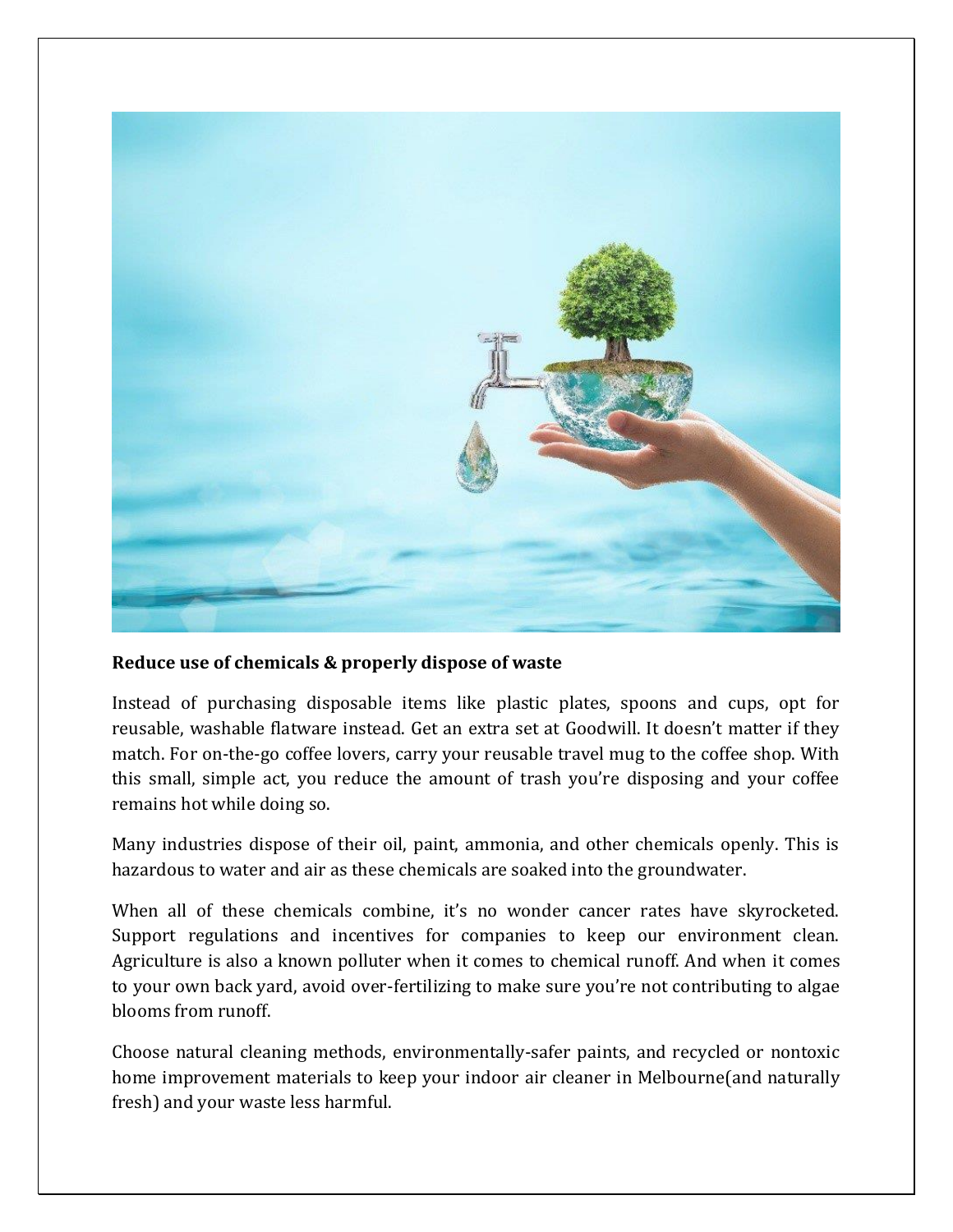### **Fall in love with Mother Nature**

"There is mounting research that supports the idea that children [and adults] who spend regular time playing and learning in the natural world are happier, healthier, smarter, more creative and better problem solvers," shares Janice Swaisgood, Children & Nature Network's National Coordinator of Nature Clubs for Families.

Essentially if we want to be inspired to protect our natural resources, we must fall in love with nature. Go out and wade in a spring, swim in a lake, and walk or play on the beach. Put down your phone, and go outside to see what kind of birds and butterflies are fluttering about your yard. When you find a bird nest and observe (not interfere) with the hatching, growing, and finally flying away… you develop an intrinsic vested interest or ownership in the natural world.

Striking a balance between ethical development and a healthy environment may take decades, even centuries. But together, we can become better stewards of this planet we share as our home.

# **4 Tips to Green Clean Your Routine**

Chemical-laden household cleaners in Melbourne don't live up to all the hype they get. Sure, they can clean and sanitize your home effectively. However, they can also release toxins into your abode and the environment when you dispose of them.

Are you looking for ways to make your cleaning regimen a bit more eco-friendly? Good news — it's not nearly as difficult or expensive as it sounds. Instead, it can be an easy and cost-effective option that makes you feel even better about having a clean house. Here are eight tips to get you started.

### **Crack Open the Windows**

Sometimes, the air quality inside your home can be more toxic than the air quality outdoors. Everything from pet dander to pollen to mold to chemicals can flare up a person's allergies or asthma, thus making the air unhealthy.

To keep things fresh, open your windows every so often to let in the outside. As a little bonus, you get to enjoy the scent of crisp air wafting into your home.

### **Try Baking Soda**

Who knew this pantry staple had so many uses? Fold baking soda into your cleaning routine to tackle smelly carpets, for starters. Sprinkle it on, let it sit, then vacuum up the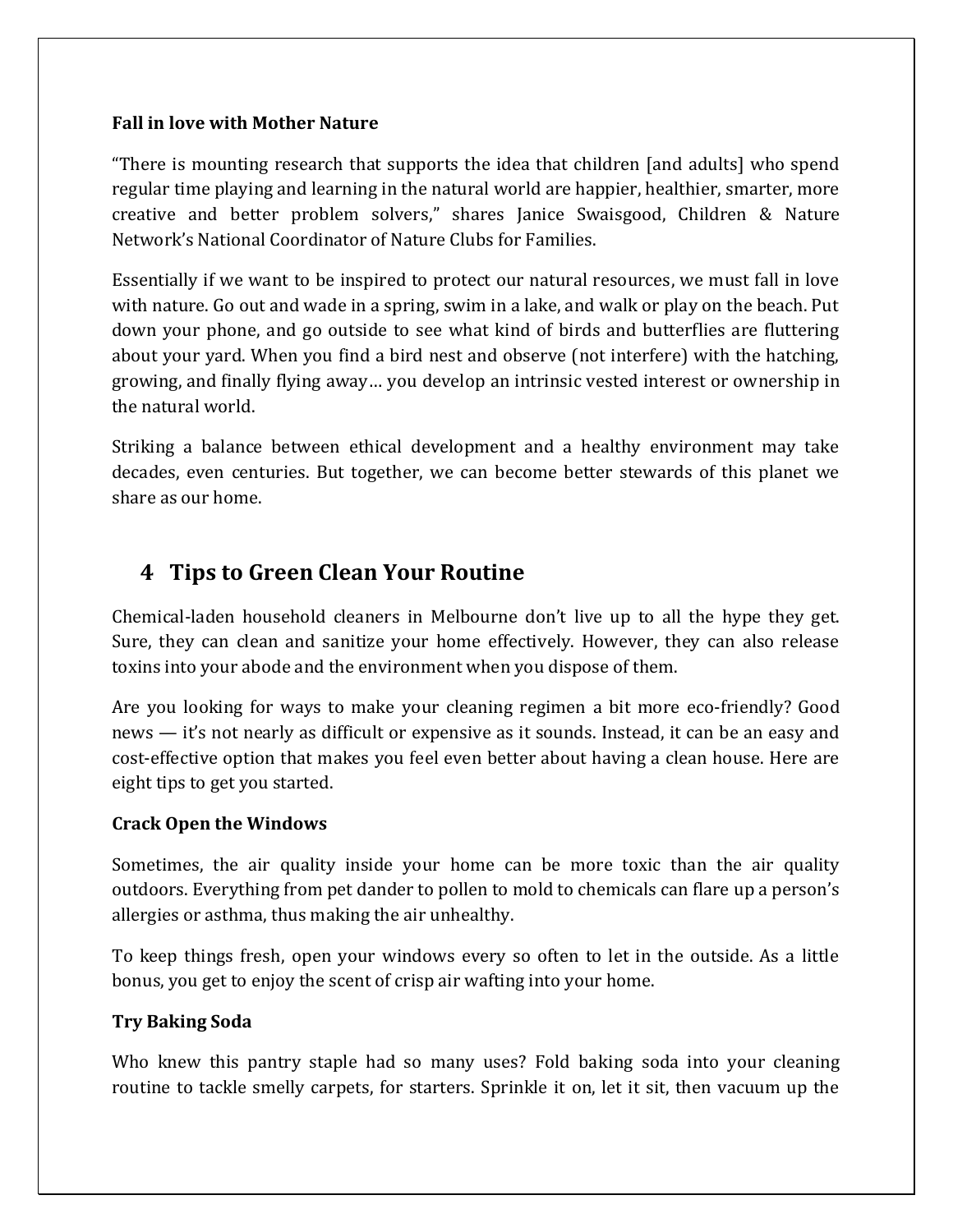powder — and all the odors it trapped. You can mix baking soda with water to create an oven-cleaning paste you leave overnight and scrape off with all the gunk it collected. Or, combine baking soda and vinegar to create a fizzing toilet bowl cleaner in Melbourne, much like the build-your-own-volcano experiment you probably did as a child.

# **Grab a Lemon**

Lemons have both antibacterial and antiseptic qualities, so they'll be an essential part of your all-natural sanitizing regimen. Rub a slice of lemon on a cutting board to remove germs. Or, place lemon peels in a jar with vinegar for a few days. When you strain out the zests, you'll have a powerful all-around cleaner in Melbourne. You can dip lemon halves into salt and use them to scrub a copper pot back to its signature shine.

# **Choose White Vinegar**

Of all the vinegar varieties out there, only one should be part of your green cleaning regimen. Simple, white vinegar has the antibacterial properties you need to scour your home. Diluted white vinegar is a powerful stain remover, and spraying a 50-50 solution of vinegar and water will bring windows to a shine. You can also simmer some vinegar simultaneously while you cook an aromatic fish dinner, for example. The vinegar will absorb all the odor.

# **Bring in Borax**

Scooping some borax in with your laundry will aid your detergent by softening the water and brightening the colors of your clothes. It can do the same if you use it as a bathroom scrub — restore shine to tiles and tubs with a bit of borax.

Or, you can mix up an all-purpose cleaner in a spray bottle with just a teaspoon of borax, two tablespoons of vinegar and a bit of hot water. Add in a few drops of dish detergent and your favorite essential oil before filling the rest of the bottle with water. With that, you have an effective cleaner for all different areas of your home in Melbourne.

# **Conclusion**

You don't have to go all-natural all on your own. Plenty of companies have come out with nontoxic versions of your go-to cleaners. Purchasing premade solutions can simplify the transition from traditional to green products.

On that note, once you've made your routine eco-friendlier, you'll want to get rid of the products that no longer serve your household. If you don't want to use a particular product in your home, you shouldn't want it ending up in the water supply or landfill, either. So,